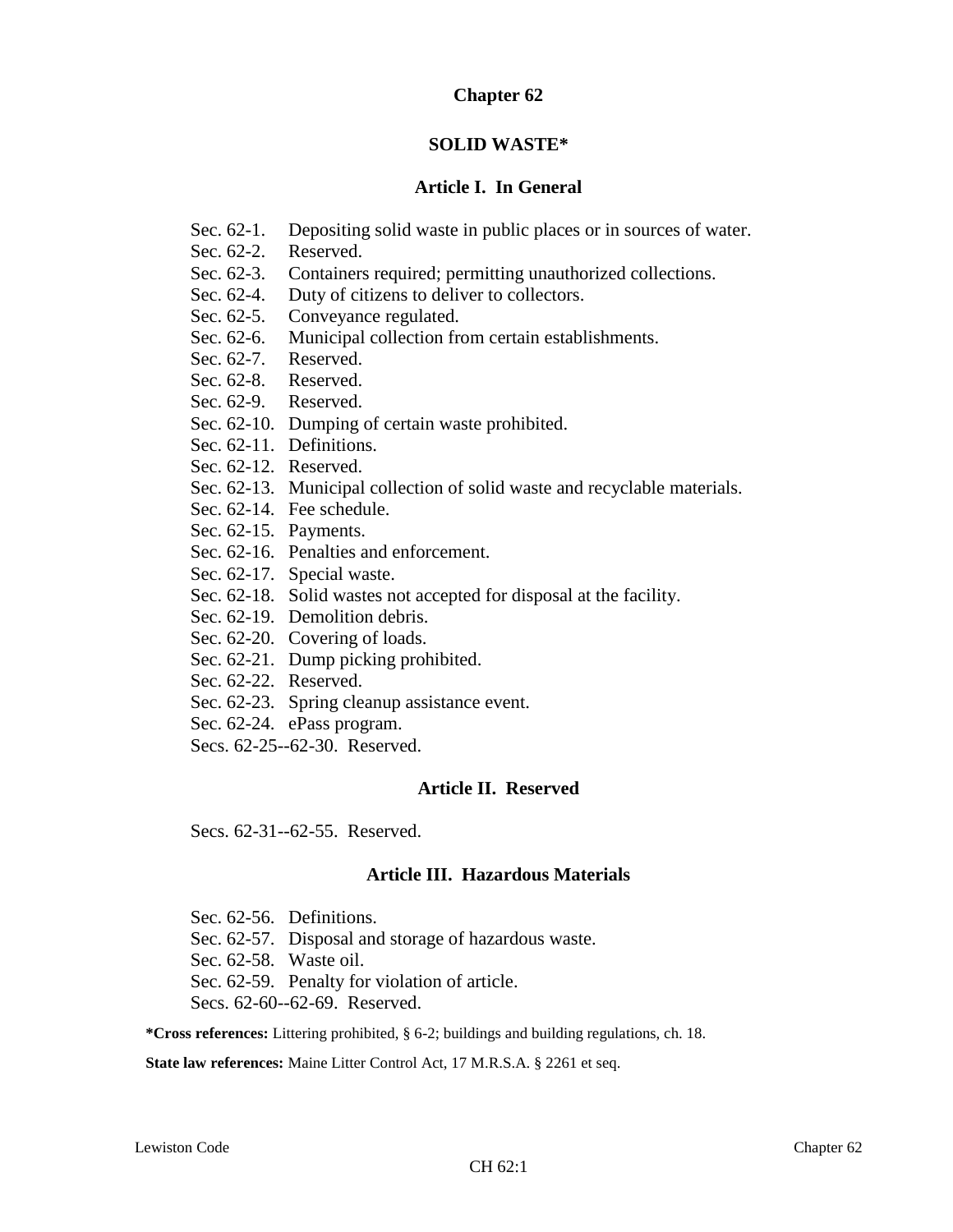## **ARTICLE I. IN GENERAL**

#### **Sec. 62-1. Depositing solid waste in public places or in sources of water.**

No person shall throw or deposit or cause to be deposited in any street, or in any well, solid waste, including household waste, commercial waste, industrial waste, construction or demolition waste, or hazardous waste.

(Code 1982, § 29-1)

### **Sec. 62-2. Reserved.**

**Editor's note:** Ord. No. 03-10, effective Aug. 1, 2003, repealed § 62-2 in its entirety. Formerly, said section pertained to placement of trash for collection as enacted by Code 1982, § 29-2.

#### **Sec. 62-3. Containers required; permitting unauthorized collections.**

All house offal, swill or garbage, whether consisting of animal or vegetable substances, shall be deposited in suitable containers and shall be placed in some conveniently accessible place to be taken away by such person as may be designated or licensed by the department of public works of the city to receive and carry away such garbage and it shall be unlawful to knowingly cause, allow or permit the receiving and carrying away of such garbage by anyone other than the abovementioned designees or licensees.

(Code 1982, § 29-3; Ord. No. 06-11, 7-27-06)

### **Sec. 62-4. Duty of citizens to deliver to collectors.**

All persons shall promptly deliver all offal, swill or garbage accumulated on their premises to the person who shall be authorized or licensed by the department of public works to receive and carry away the same.

(Code 1982, § 29-4)

### **Sec. 62-5. Conveyance regulated.**

No house offal, swill or garbage shall be carried or conveyed through any public street or sidewalk in the city except in suitable containers, or in vehicles so constructed as to be watertight and tightly covered at all times, except when such offal, swill or garbage is being deposited or removed therefrom.

(Code 1982, § 29-5; Ord. No. 06-11, 7-27-06)

#### **Sec. 62-6. Municipal collection from certain establishments.**

The department of public works shall not collect, or cause to be collected, from hotels, motels, stores, manufacturing plants, restaurants, produce houses, food processing plants, nursing homes, hospitals, social clubs, colleges or any other commercial, industrial or institutional establishment engaged in a commercial activity, as defined in section 62-11 of this chapter, at municipal expense, any offal, swill, garbage, refuse or trash of any kind.

(Code 1982, § 29-6; Ord. No. 06-11, 7-27-06)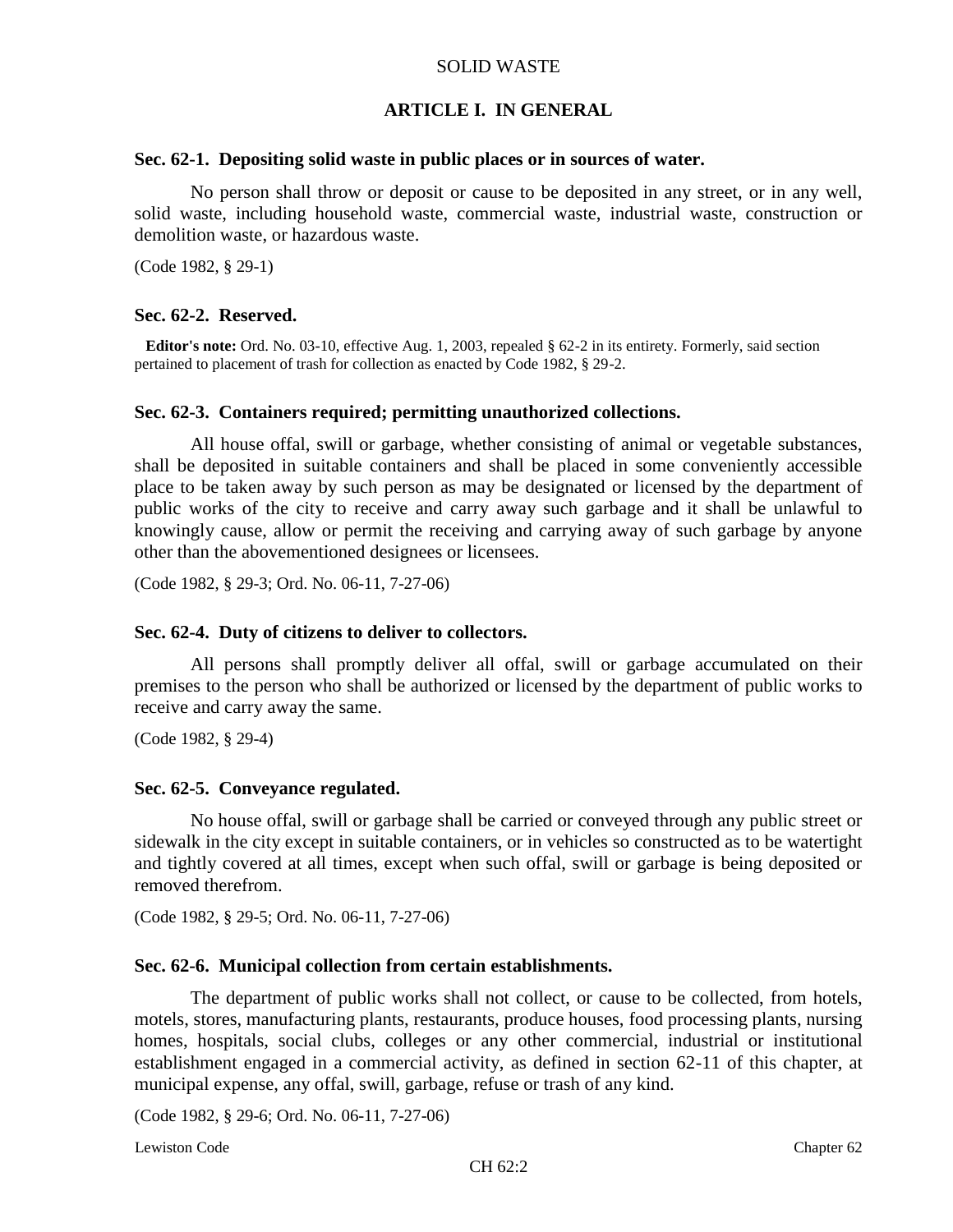### **Sec. 62-7. Reserved.**

**Editor's note:** Ord. No. 03-10, effective Aug. 1, 2003, repealed § 62-7 in its entirety. Formerly, said section pertained to authority to designate public solid waste facility; duty to use as enacted by Code 1982, § 29-7.

### **Sec. 62-8. Reserved.**

**Editor's note:** Ord. No. 03-10, effective Aug. 1, 2003, repealed § 62-8 in its entirety. Formerly, said section pertained to removal of materials from solid waste facilities as enacted by Code 1982, § 29-8.

### **Sec. 62-9. Reserved.**

**Editor's note:** Ord. No. 03-10, effective Aug. 1, 2003, repealed § 62-9 in its entirety. Formerly, said section pertained to duties of police chief pertaining to solid waste facilities; abatement of violations as enacted by Code 1982, § 29-9.

### **Sec. 62-10. Dumping of certain waste prohibited.**

No person shall dump solid waste on any public or private land in the city.

(Code 1982, § 29-10)

#### **Sec. 62-11. Definitions.**

The following words and terms as used in sections 62-12 through 62-24 of this article will have the meanings ascribed thereto, unless the context otherwise indicates:

*Authorized collector*: Employees or contractors of the city or a private collector employed by the owner, occupant, agent or other person having custody of a building, for the purpose of hauling solid waste to the facility or other location for waste disposal as designated by the city.

*Batteries:* Wet cell (lead-acid) batteries collected for recycling and alkaline batteries. This definition will not include rechargeable batteries defined as universal waste.

*Building:* Any structure or vessel, whether public or private, that is adapted to or used for: dwelling occupancy; the transaction of business; the rendering of professional services; amusement; the display, or sale, or storage of goods, waste, merchandise, articles or equipment; the performance of work or labor; office buildings, stores, theaters, markets, restaurants, warehouses, day care facilities, hotels, motels, bed and breakfast facilities, worship, garages, bakeries; structures where domestic or other animals or fowl are kept; or sheds, barns, outbuildings, or other structures or premises used as accessory to any such use.

*Bulky waste:* Any items whose large size or weight precludes or complicates their handling by normal collection, processing or disposal methods (includes old furniture; carpeting; appliances such as stoves, dryers, washing machines, etc., but does not include universal waste or refrigerant containing appliances) or as further defined by the rules and regulations of public works.

*City:* The City of Lewiston, Maine, a municipality organized and regulated by the laws of the state.

*Commercial waste:* Solid waste generated by a commercial property or as a result of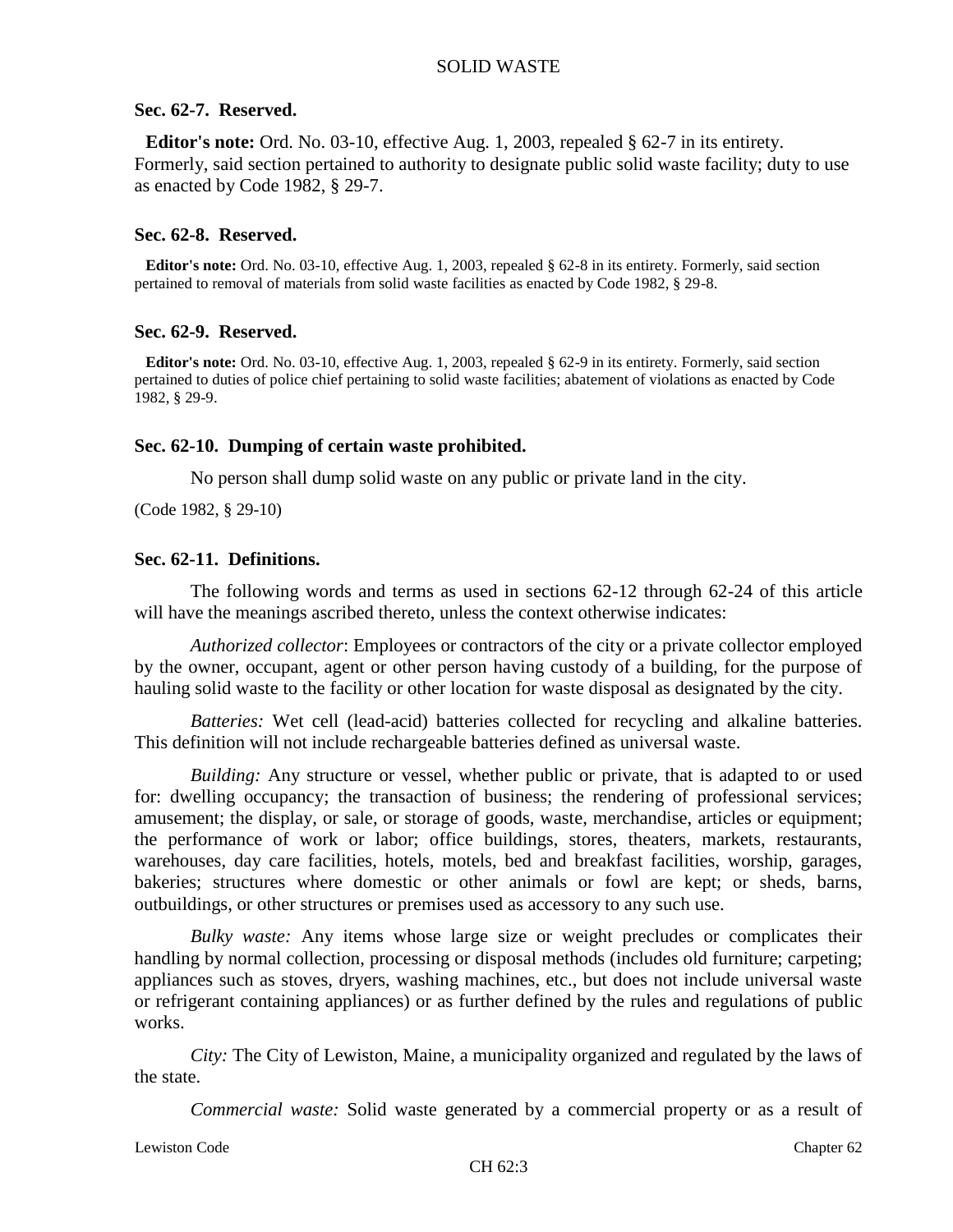### commercial activity.

*Commercial activity:* Any property or service provider, which has received a license from the City of Lewiston to conduct business and/or a structure used for commercial or business purposes including, but not limited to, the following:

- (1) Hotels, motels, bed and breakfast facilities, restaurants, warehouses;
- (2) Markets, bakeries, grocery stores, food vendors;
- (3) Manufacturing or industrial facilities;
- (4) Business offices;
- (5) Any business establishment adjoining a residential structure;
- (6) Trailer parks and manufactured home parks, and;
- (7) Condominiums.

*Construction and demolition debris:* Solid waste generated through construction, remodeling, repair or demolition of structures. This includes but is not limited to: building materials such as plaster and lath, plumbing fixtures, insulation, asphalt, wall board, pipes, treated wood (wood products, which have been treated with copper, chromium, arsenic and/or creosote), asphalt shingles, roofing felt, sheetrock and metal conduits. It excludes: partially filled containers of any kind, friable asbestos and other special waste.

*ePass:* A voucher, distributed by the city annually, for the purpose of disposing of one thousand (1,000) pounds of waste material at the facility. The ePass is nontransferable and is invalid if used by anyone other than the authorized user.

*Facility:* The city's solid waste and recycling facility, located on 424 River Road, which is a division within the city's department of public works.

*Inert fill:* Clean soil material including soil from road ditching and sand from winter sand cleanup. Inert fill can also include crushed clean glass and porcelain (not included in recycled glass) as well as bricks, rocks and cured concrete (that does not contain rebar or wire mesh).

*MEDEP:* The Maine Department of Environmental Protection.

*Multiple unit apartment building*: An apartment building or complex of buildings, which contain a total of four or more dwelling units per parcel of property or three or more dwelling units per parcel of property, which are not owner occupied.

*Occupant:* The person that has the use of or occupancy of any building or a portion thereof, whether the actual owner or tenant. In the case of vacant buildings or any vacant portion of a building, the owner, agent or other person having custody of the building will have the responsibility of an occupant of the building or portion thereof.

*Owner:* The actual owner of the building, whether individual, partnership or corporation, or the agent of the building, or other person having custody of the building or to whom the rent is paid.

*Public works:* The City of Lewiston's Department of Public Works.

*Recyclable material* includes the following: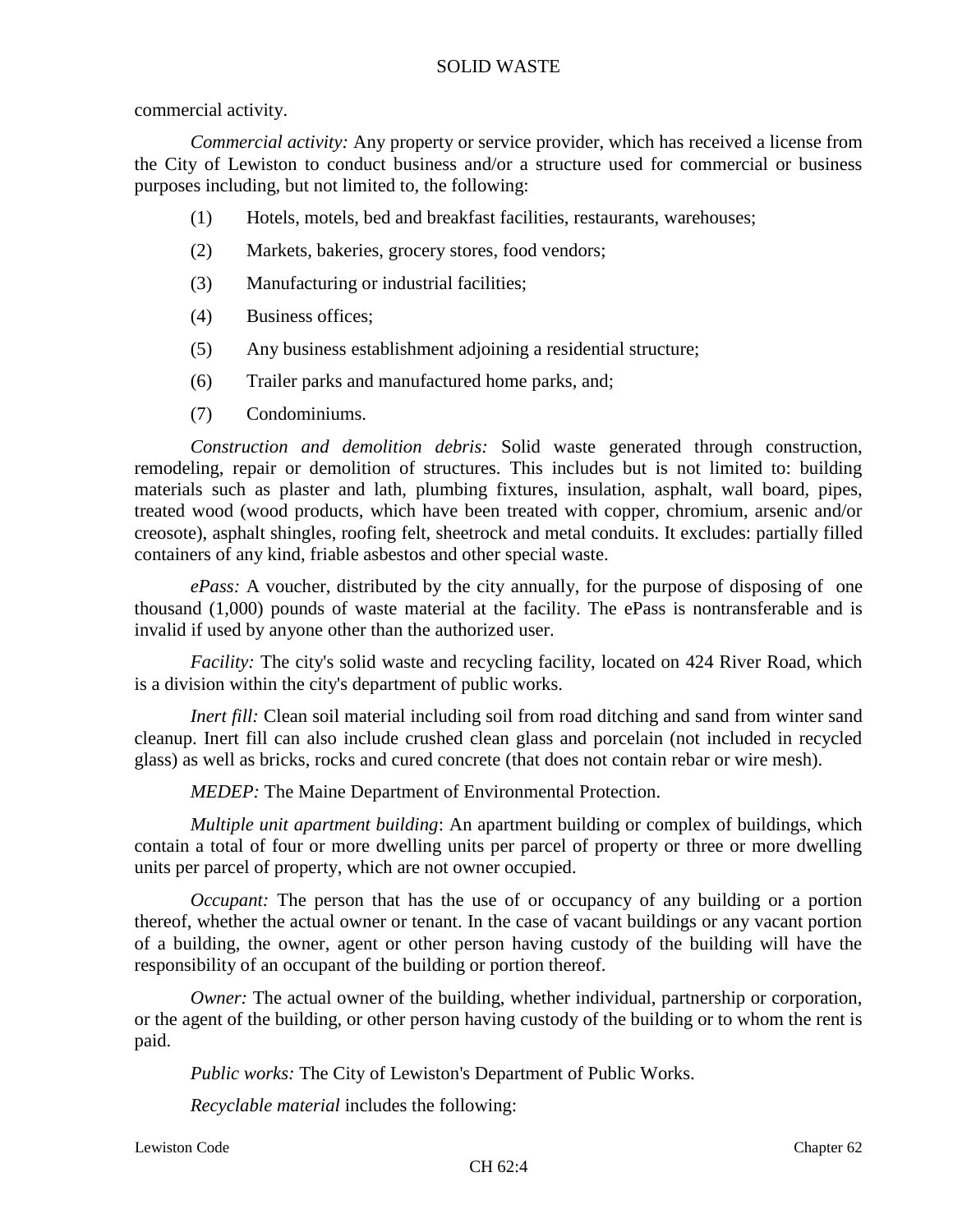- (1) Newspaper (including inserts), magazines (glued or stapled), catalogs, telephone books, hard & soft cover books and junk mail.
- (2) Corrugated cardboard.
- (3) Glass containers (any color), rinsed with caps and rings removed and discarded; paper labels are acceptable. No window glass, mirrors, light bulbs, dishes or ceramics.
- (4) Metal items, cleaned of foodstuff. Aluminum (pie plates, trays, foil), metal cans (tin, steel, aluminum), empty aerosol containers. No cans/containers with residual materials remaining.
- (5) Mixed paper, includes manila folders, brochures, envelopes (manila, white, colored-windows are acceptable), junk mail without plastic wrapping, cards, post cards, calendars, multiple copy forms, aseptic containers, wrapping paper including tube, all types of paper board boxes (including shoe boxes, cereal boxes and dry food boxes), Asian corrugated (yellow or gray in color), milk cartons, paper towel tubes, photography paper, frozen food boxes and egg and berry cartons. Does not include: garbage or plastic.
- (6) Recyclable plastic, includes plastic bottles & containers #1-7: soda/juice/water, milk jugs, bleach/detergent, shampoo, food containers (cottage cheese, margarine, yogurt). Rigid plastics: 1 & 5 gallon buckets with handles attached, milk/soda crates, laundry baskets, small plastic trash bins, plastic toys, landscape trays, plastic plant pots, kitty litter buckets, children size rigid pools.

Recyclable plastic does not include: plastic bags or film, foam of any kind (including packaging), stretch wrap, hard/brittle plastic or computers.

- (7) High grade paper--Ledger paper, computer paper, letterhead, lined paper and envelopes.
- (8) Any other material so designated by public works. Recyclable material will be considered solid waste material for the purposes of this chapter.

*Refrigerant containing appliance:* Appliances (refrigerators, air conditioners, freezers, etc.) which contain freon or other regulated refrigerant (as determined by state and federal environmental regulations).

*Residential properties:* Any parcel of property, located in the city, upon which is situated a single residential structure or a complex of structures containing not more than two dwelling units, or an apartment building or complex of structures, which contain three dwelling units, per parcel of property, one of which is occupied by the owner.

*Scrap metal:* All scrap metal including white goods such as appliances. Does not include: engines, gear boxes or tanks (whether full or empty which contained chemicals or fuels) of any kind, or refrigerant containing appliances.

*Solid waste:* Municipal solid waste as defined by Maine's Solid Waste Regulations (MEDEP Reg. Ch. 400), which states "solid waste emanating from household and normal commercial sources". This waste will include, but is not limited to garbage, trash, rubbish, paper, plastics, metal cans, glass, crockery, cold ashes and refuse.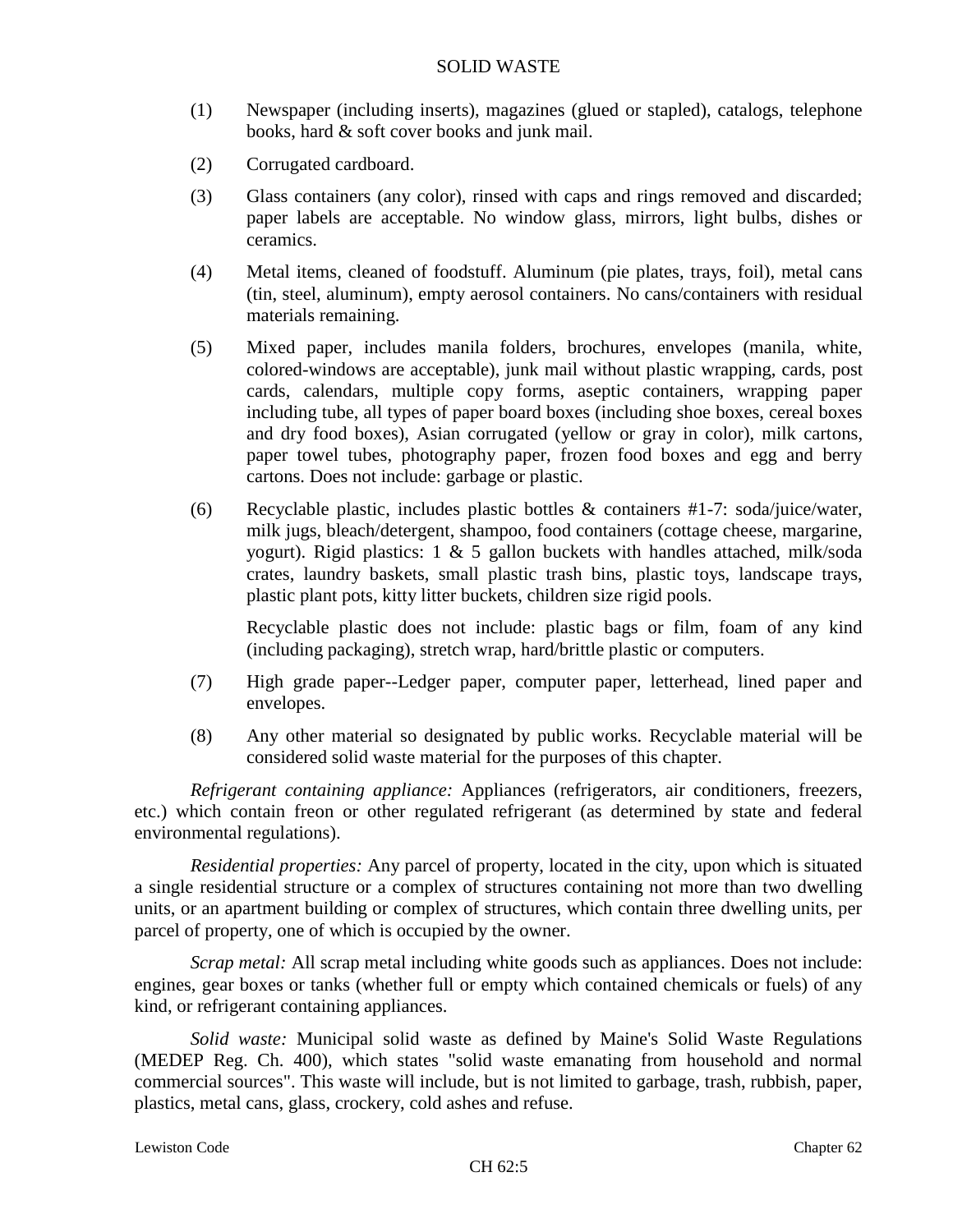*Special waste:* Any solid waste generated by sources other than residential and commercial establishments that exists in such an unusual quantity or in such a chemical or physical state, or any combination thereof, that it may disrupt or impair effective waste management or threaten public health, human safety or the environment and requires special handling, transportation and disposal procedures. Special waste includes, but is not limited to; ash, industrial and industrial process waste, sludge and dewatered septage, nonfriable asbestos and asbestos containing materials and all other solid wastes designated special waste as defined in Maine's Solid Waste Regulations.

*Suitable container:* For solid waste generated at a residential property, including recyclable material, means a suitable plastic container, which is covered and watertight and prevents the attraction of vectors (such as birds, rodents, insects, etc.). The container shall be no larger than 36 gallons and shall be covered. The weight of the solid waste/recyclable material placed in the container shall not exceed 30 pounds. Plastic bags, in and of themselves, shall not be considered a suitable container, for the purposes of this definition. For solid waste generated through commercial activities or at multiple unit apartment buildings, suitable containers may include metal dumpsters or plastic toters, specifically designed and manufactured for the storage of solid waste/recyclable material and which prevent the attraction of vectors (such as birds, rodents, insects, etc.) Suitable containers, which contain recyclable material shall have a "RECYCLING" sticker (distributed by the City) affixed to the container.

*Superintendent:* That person appointed by the director of public works as the city's superintendent of the division of solid waste management.

*Tenant:* A person, group of individuals or family that pays rent to the owner of a residential property or multi-unit apartment building for use of that building's dwelling unit(s). Use of the buildings by the tenant shall not include use for Commercial Activities, as defined in this section.

*Tires:* Tires (with and without rims) from all commercial and residential vehicles.

*Universal waste* includes the following:

- (1) Rechargeable batteries, which contain lead, cadmium and/or mercury. Rechargeable batteries, do not include wet-cell (lead acid) batteries.
- (2) Lamps, which contain mercury (include fluorescent lamps, mercury vapor lamps, high pressure sodium lamps, and all other mercury containing lamps as defined by MEDEP Hazardous Waste Regulations, Chapter 850).
- (3) Mercury containing switches, thermostats, manometers and thermometers.
- (4) Polychlorinated biphenyl (PCB) ballasts, which are totally enclosed and nonleaking.
- (5) Cathode ray tubes, including video display components of televisions, computer monitors (includes flat screen monitors) and other video display devices.
- (6) Computer central processing unit.
- (7) Desk-top printer.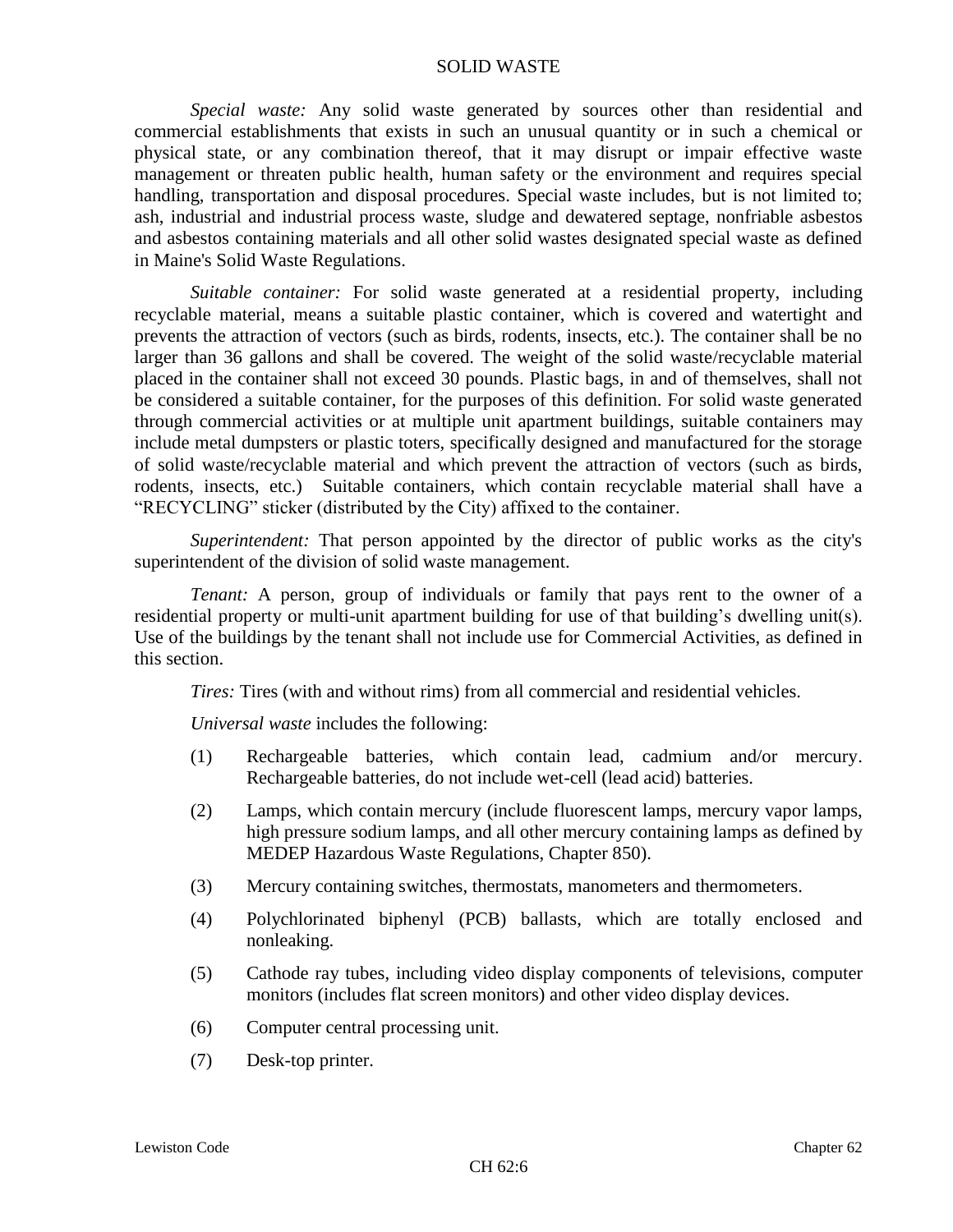*Waste material:* Any waste materials, including, but not limited to, solid waste, recyclable material, bulky waste, commercial waste, construction and demolition debris, inert fill, scrap metal, special waste, universal waste refrigerant containing appliances, waste oil, asphalt shingles, batteries, tires, special waste, wood and sheetrock.

*Waste oil:* Used motor oil delivered to the facility in clear plastic containers in order to facilitate inspection. Waste oil does not include; synthetic motor oil, hydraulic fluid or any other lubricants or liquids of any kind.

*Wood* includes all wood including demolition wood (free of metal, sheetrock, insulation, and other solid waste), brush and tree waste (does not include stumps). Does not include treated wood (refer to construction and demolition debris).

*Yard debris:* Brush (low trees, bushes & shrubs) and tree limbs less than twelve (12) inches in diameter. Yard debris does not include stumps from trees, bushes and/or shrubs.

(Ord. No. 03-10, 8-1-03; Ord. No. 04-13, 7-1-04; Ord. No. 06-11, 7-27-06; Ord. No. 12-11, 10-18-12; Ord. No. 13-09, 10-17-13; Ord. No. 15-01, 02-19-15; Ord. No. 16-11, 12-15-16)

# **Sec. 62-12. Reserved.**

## **Sec. 62-13. Municipal collection of solid waste and recyclable materials.**

(a) *Collection of solid waste and recyclable materials from residential properties.* Public works will provide for the collection of solid waste and recyclable material from all residential properties receiving waste collection provided by the city, in accordance with this chapter.

Occupants of residential properties that receive city waste collection in accordance with section 62-4 of this chapter shall utilize suitable containers for the storage, transportation and disposal of solid waste. This includes all solid waste placed curbside for disposal. The weight of solid waste placed in each suitable container shall not exceed 30 pounds.

All residents who live in residential structures receiving city waste collection shall separate recyclable material from their rubbish. Recyclable material must either be transported to the facility or be placed in suitable containers, which have a city issued "RECYCLING" sticker affixed to the container, for curbside collection.

Recyclable material and solid waste are to be set curbside no earlier than 6:00 p.m. of the day preceding regularly scheduled waste collection and no later than 7:00 a.m. of the day of waste collection as established by public works.

(b) *Collection of solid waste and recycling materials from commercial properties and multiple unit apartment buildings*. Solid waste and recyclable material will not be collected by the city from any commercial activity or property engaged in a commercial activity, as defined in section 62-11 of this chapter.

Private vendors providing curbside solid waste and recyclable material collection service to commercial properties and multiple unit apartment buildings not receiving this service from the city shall schedule their collection to occur on the same day as the city-provided service for the geographic area of the city where the property is located.

Lewiston Code Chapter 62 Recyclable material and solid waste are to be set curbside no earlier than 6:00 p.m. of the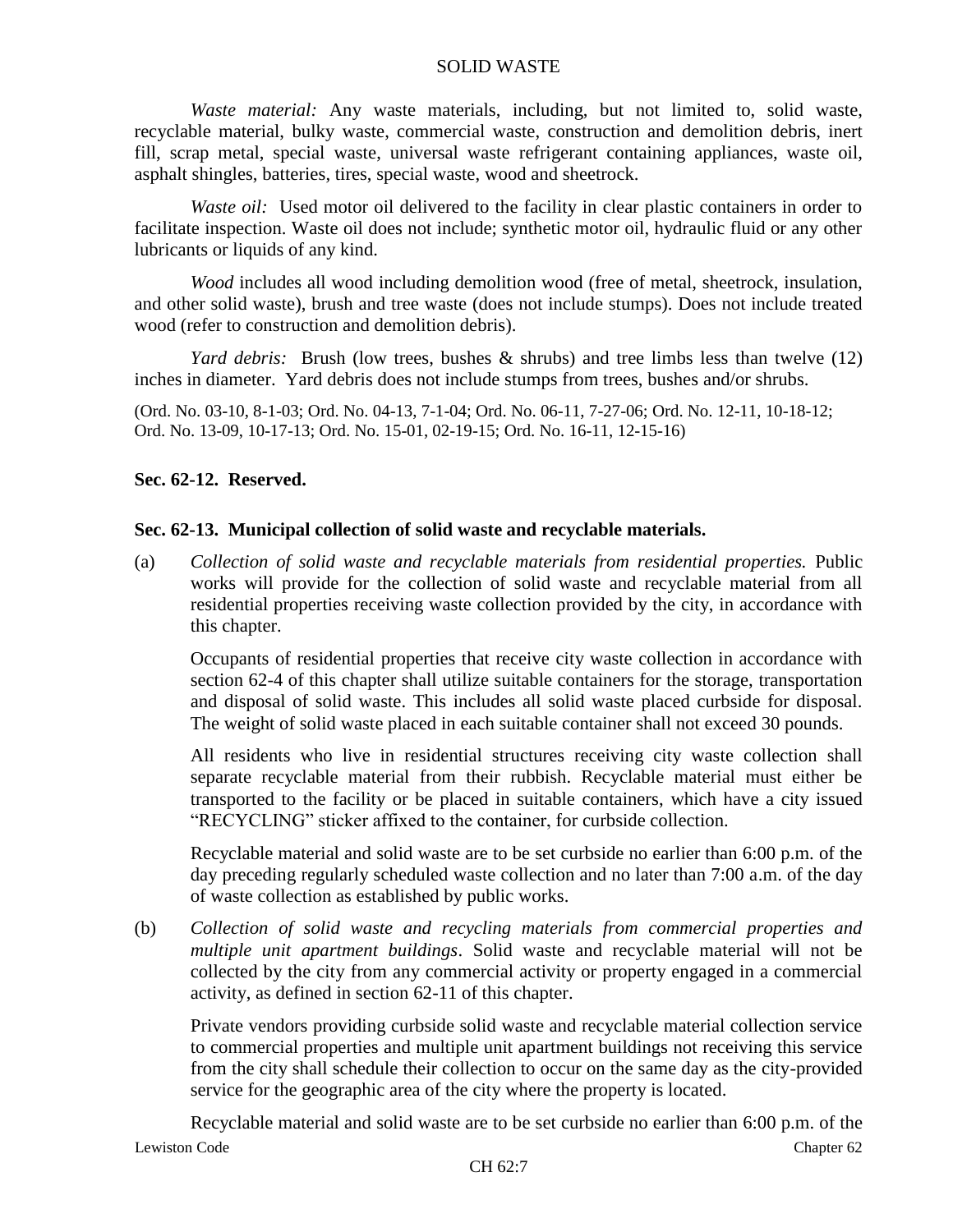day preceding regularly scheduled trash collection and no later than 7:00 a.m. of the day of waste collection. All solid waste and recyclable material must be removed by the end of the scheduled day of collection. This applies to all curbside collection, whether it is provided by the city or through a private vendor.

The city will collect solid waste and recyclable material from multiple unit apartment buildings for only those buildings who:

- (1) Received solid waste and recyclable material collection from the city on May 6, 2003; and
- (2) Complete and submit an application fee to continue this service and receive approval from the city to continue this service.

The city will provide service to these limited multiple unit apartment buildings on a fee-for-service basis. The amount of the fee will be reviewed and adjusted annually as needed based on the cost to provide service. Fees and fee adjustments will be published in the fee schedule filed with the city clerk pursuant to section 62-14 of this chapter. Fees will be billed semi-annually in advance. Failure to pay the fee and any outstanding violations/penalties, imposed by the city, on time will result in termination of the service to that property. Notwithstanding the preceding, for the period from July 1 2020 through July 30, 2021 the following will apply: building owners may convert the first semi-annual payment for the period beginning July 1, 2020 into monthly payments for the months of July 2020 through December 2020. The second semi-annual payment normally due in advance of January 1, 2021 may be paid in three monthly installments in advance, with each payment equal to one-third of the semi-annual payment amount. All amounts due for the year must be paid in full no later than April 30, 2021. Failure to make full payment by that date will result in termination of service to the property. This exception shall automatically be repealed as of May 1, 2021. Multiple unit apartment buildings, which are sold to new owners shall only be eligible to go on the program if:

- (1) The property is new to the program, yet is an existing building with a new owner, or
- (2) The property is already on the program and there is no break in service, or
- (3) The new owner already has other properties in the program and has met all obligations of the program for all these other properties including but not limited to paying on time and addressing solid waste issues with those properties in a timely manner, or
- (4) The new owner has previously owned, operated, or managed, or been the primary ownership interest in any company, corporation or other legal entity that has previously been part of the program, then such information may be used as a basis for determination for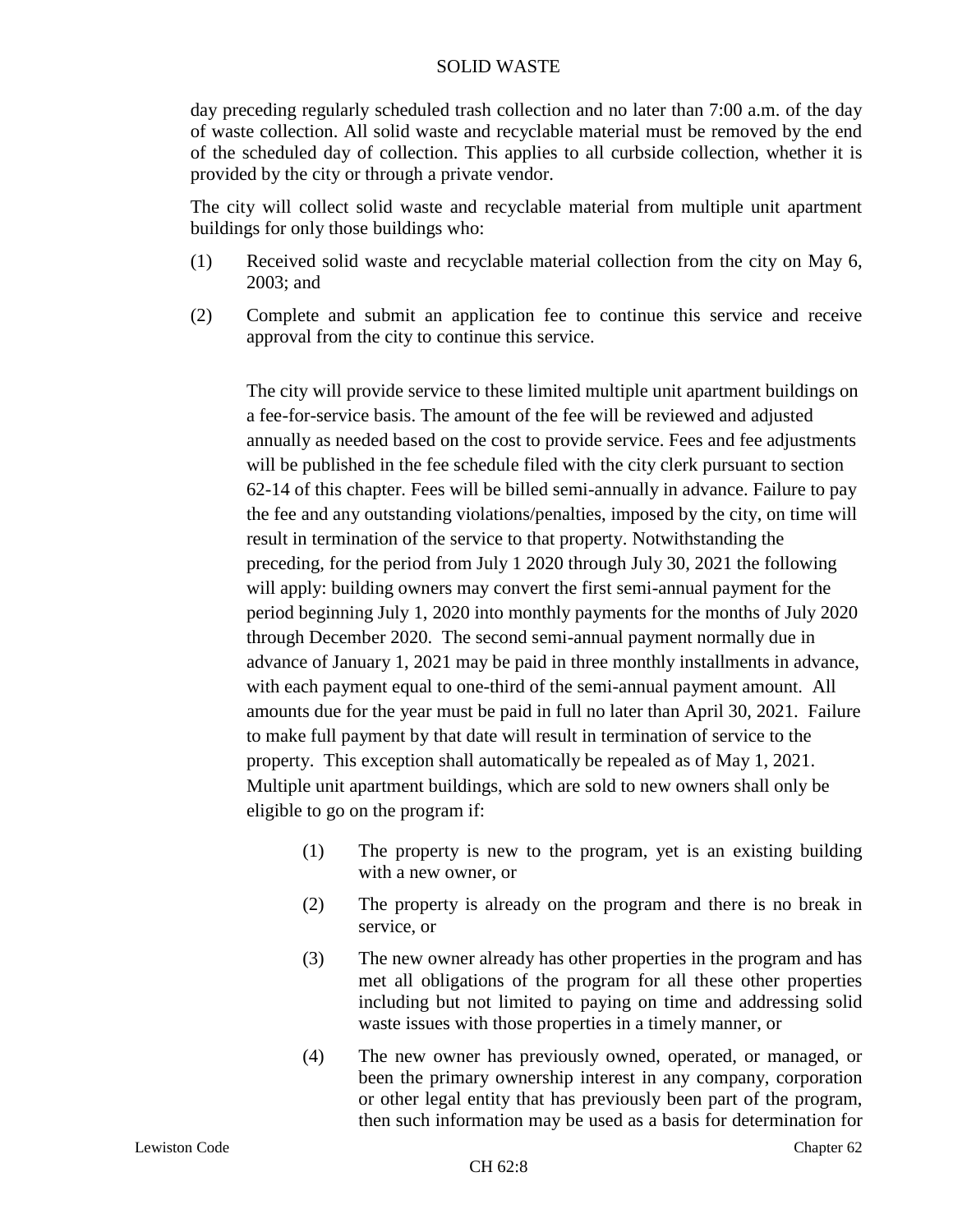entering the program.

The new owner shall submit a one-time application fee and complete an application to go on the program within 90 days of purchasing the property.

Service will not be reinstated once it is terminated, except as noted above.

- (5) Open enrollment, during the month of June on every even numbered year for properties, which had been terminated from the program due to:
	- 1. failure to pay required disposal fees and/or
	- 2. failure to address any outstanding violations/penalties, as required in this section and/or,

may re-apply to participate in this program. The owner of the property, which was terminated, may submit an application and fee. The applicant may receive the services provided in this section if they are current on all payments and have no outstanding violations/penalties on their properties, as imposed by the City.

- (6) If a landlord provides the Finance Department a 30-day prenotification in advance of payment due date that they wish to be removed from a program and to private haul their trash, they may rejoin the program beginning on the next semiannual cycle. Prenotification of termination and applying for reinstatement in the program will be the sole responsibility of the landlord. If prenotification is not received, the property will be removed from the program due to lack of payment and be subject to the open enrollment rules reflected in section 5.
- (c) *Collection of solid waste from Lewiston public schools.* Public works may provide collection of solid waste and recyclable material to the Lewiston School Department from schools that received collection service as of January 1, 1990. Public works will invoice the Lewiston School Department for services related to solid waste collection and disposal. The Lewiston School Department includes all Lewiston public schools and associated administration buildings.
- (d) *Collection of bulky waste*. No person shall place bulky waste out for collection by the city.

The city will not be responsible for the collection of bulky waste, construction and demolition debris, scrap metal, and wood, as defined, at any time.

Any person disposing of waste in violation of section 62-13 of this chapter shall be guilty of an offense. Penalties for said offense are described in section 62-16 of this chapter.

Lewiston Code Chapter 62 (e) *Collection of recyclable material by unauthorized agents*. In accordance with section 62- 3 of this chapter, no person, other than authorized collectors, shall pick up recyclable materials that have been set out at the curb for collection by the city or its contracted agent. For purposes of this chapter, authorized collectors shall be limited to employees of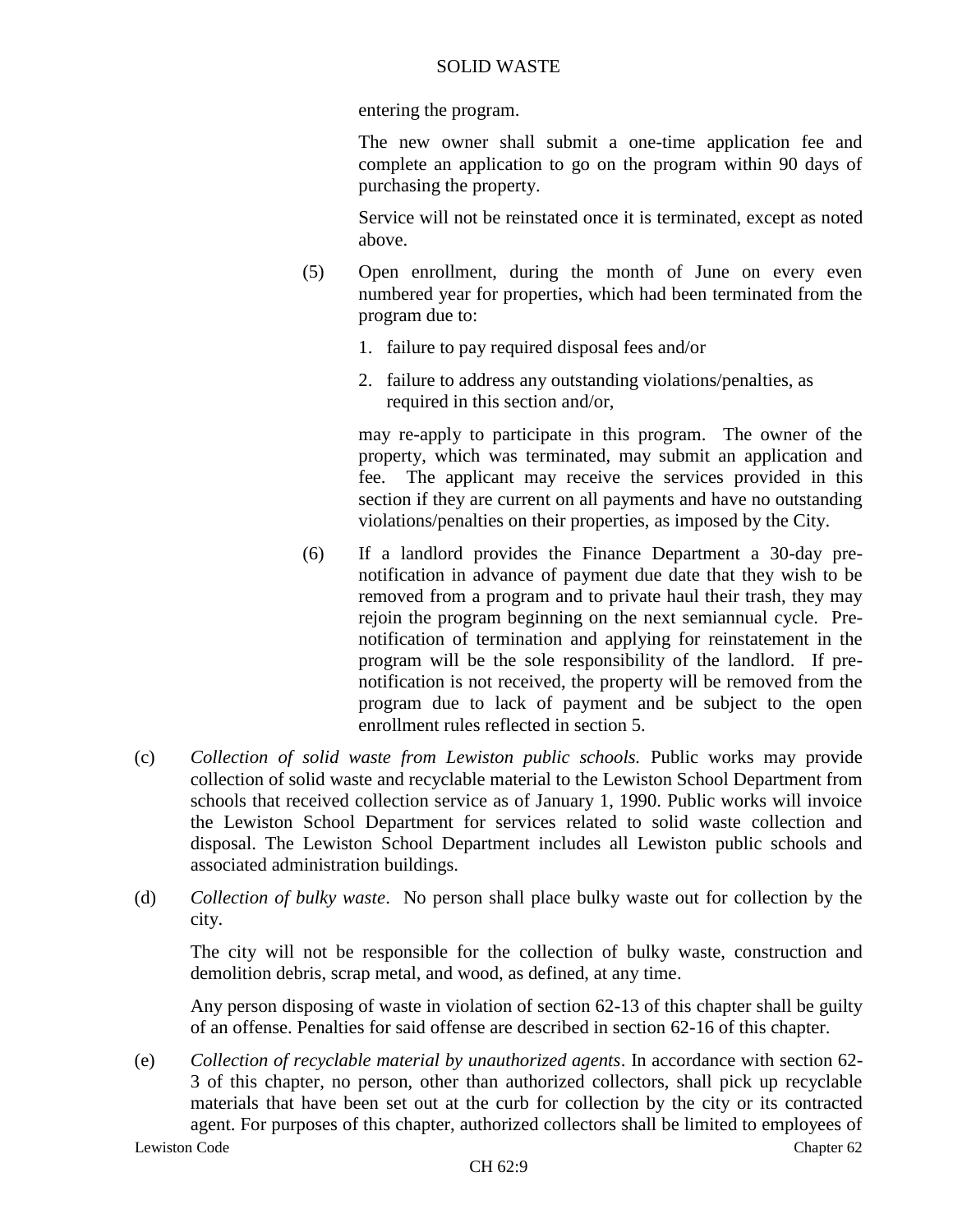the City of Lewiston acting in the course of their employment or employees of private firms that have been contracted by the City of Lewiston to collect recyclable material. Individuals found in violation of this article are subject to the penalties listed in section 62-16 of this chapter.

(f) *Solid waste containers.* Occupants of a residential property must maintain adequate suitable containers for the accumulation and disposal of solid waste & recyclable waste located and/or generated at their residence. An occupant of a residential property shall be responsible for the disposal of solid waste & recyclable waste located and/or generated at their residence as provided in this chapter.

The owner or owner's agent of a multiple unit apartment building, shall be responsible for waste collected from that building and must ensure that all solid waste & recyclable waste is placed in suitable containers, as defined. The owner or owner's agent of a multiple unit apartment building shall be responsible for the disposal of solid waste  $\&$ recyclable waste located at the multiple unit apartment building in accordance with section 62-4 of this chapter.

- (g) *Waste not to accumulate except in suitable storage containers.* The occupants of buildings, owners of residential properties and/or owners of multiple unit apartment buildings or commercial buildings shall place or cause to be placed all solid waste & recyclable waste in suitable containers and shall not permit any accumulation or deposit of such substances in or about the premises except in such suitable containers, per section 62-3 of this chapter.
- (h) *Unlawful to deposit.* It is unlawful for any person or entity to throw or deposit or cause to be deposited on property not owned or controlled by the person or entity any solid waste, including household waste, commercial waste, industrial waste, construction or demolition waste or hazardous waste.
- (i) *Owners duty to inspect and remove wastes.* The owner of land and the person(s) in possession of such land abutting a city street or public easement have an affirmative obligation to inspect those portions of their property which have such frontage and to promptly remove or dispose of, in a manner consistent with this chapter, any waste material found in or along such property.

The owner of, and any person having responsibility for, property abutting the area of the street, sidewalk, or property where waste material has been deposited shall be presumed to have deposited same and shall be liable for violations of this article in the absence of evidence to the contrary. Notwithstanding the aforesaid, any owner of and/or any person having responsibility for property abutting the area of the street where any waste materials has been deposited in violation of this chapter shall remove the waste materials and dispose the waste material as required.

(j) *Penalty.* Violation of any part of this section, including failure to utilize suitable containers as described, shall be considered a violation of this chapter, and shall be subject to penalties as described in section 62-16 of this chapter.

(Ord. No. 03-10, 8-1-03; Ord. No. 04-13, 7-1-04; Ord. No. 04-23, 1-6-05; Ord. No. 06-11, 7-27-06; Ord. No. 08-07, 9-11-08; Ord. No. 13-09, 10-17-13; Ord. No. 20-07, 07-16-20 )

# **Sec. 62-14. Fee schedule.**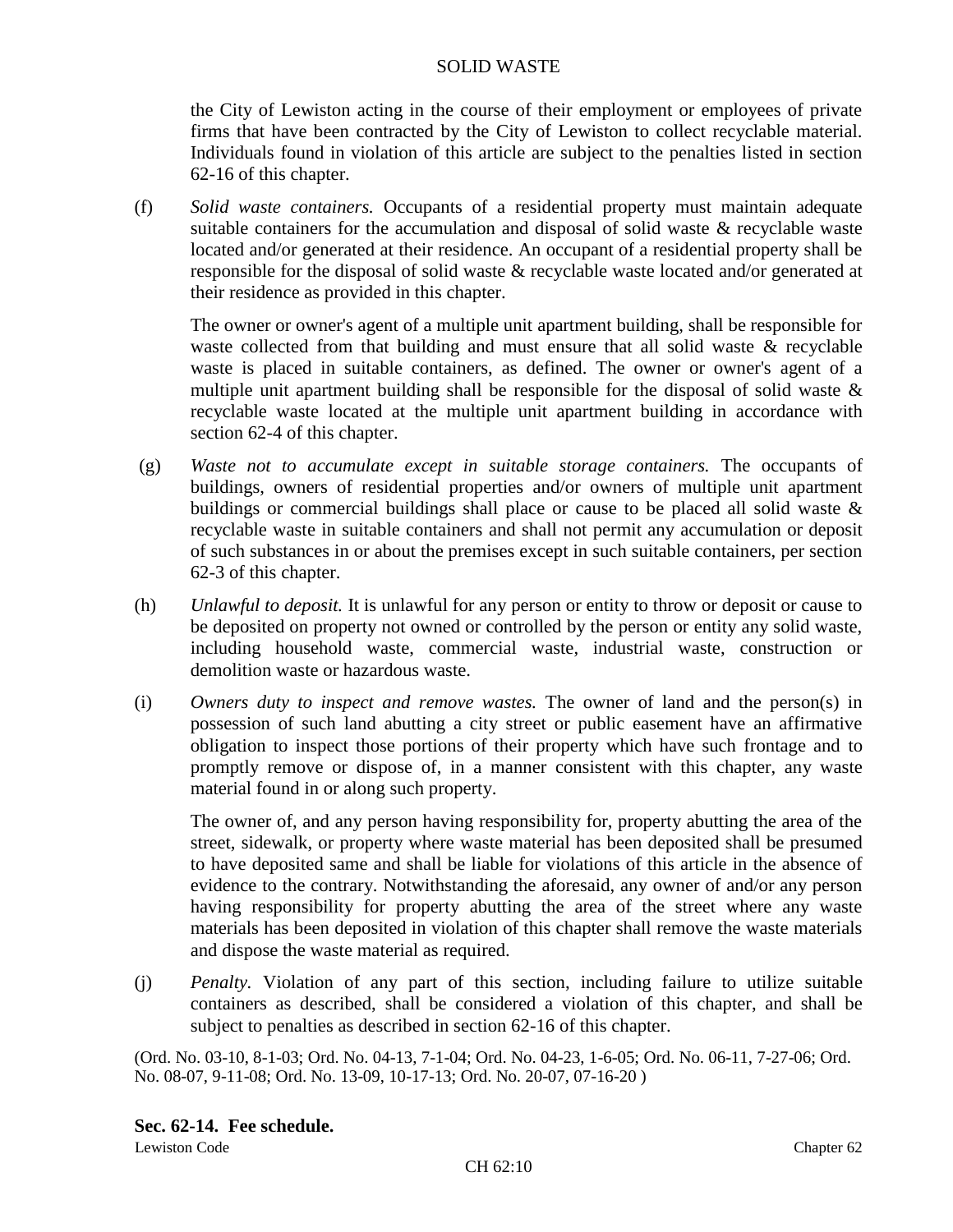A schedule of fees for the use of the facility shall be set by the Solid Waste Policy (the "Fee Schedule"). The schedule and any modifications of the schedule shall be filed with the city clerk. (Ord. No. 03-10, 8-1-03; Ord. No. 13-09, 10-17-13)

# **Sec. 62-15. Payments.**

- (a) All parties who deposit one or more loads per week at the facility for a period of greater than 30 days shall be required to pay applicable disposal fees on a monthly basis. Failure to make required payments within 30 days of the date of billing will result in the suspension of all privileges to utilize the facility.
- (b) Upon use of the facility for the first time, all new accounts will be required to make payment at that time. If the customer continues to use the facility at least once per week for a period of greater than 30 days, the customer will be billed on a monthly basis.
- (c) Owners of multiple unit apartment buildings receiving city-provided curbside waste collection service, as described under subsection 62-13(b) of this chapter, shall pay a \$100.00 application fee at the time of application for city service. Fees for these services will be billed semi-annually in advance. The owner is responsible for ensuring bills are paid in full and on time. Failure to pay the fees within 30 days of billing will result in termination of the service.
- (d) Sporadic users of the facility, or users that do not remit fees on a monthly basis, must make payment at the time of service.

(Ord. No. 03-10, 8-1-03; Ord. No. 04-13, 7-1-04; Ord. No. 06-11, 7-27-06)

# **Sec. 62-16. Penalties and enforcement.**

- (a) *Waste material generated outside city limits.* No vehicle, whether commercial or private, shall dispose of any waste material at the facility unless it is generated from within the geographical limits of the city (as determined by reviewing the generator's driver's license, property tax receipt, and/or building permit) or is authorized under the terms of a contract with the city. The city reserves the right to make spot inspection of waste material entering the facility. Vehicles bringing in waste material that is from outside the city shall be subject to the penalties described later in this section.
- (b) *Enforcement*. It shall be the duty of the chief of police, the director of code enforcement or their duly authorized representatives to enforce the provisions of chapter 62 of this Code and to prosecute any and all persons violating any such provisions.

Enforcement procedures as set out in chapter 50, article II of the Lewiston Code of Ordinances shall apply to enforcement of this chapter, except that the specific penalties listed in subsection (c) herein will apply instead of those listed in section 50-45.

Notwithstanding any provisions in this chapter 62 to the contrary, due to the public nuisance and threat to public health created by the presence of waste material on or near city streets (i.e. on or near public ways) in violation of subsections  $62-13(a)$ , (b), (d), (i) and (j), the chief of police, the director of code enforcement or their designees are authorized to fine violators, without any prior notification, in accordance with subsection 62-16(c).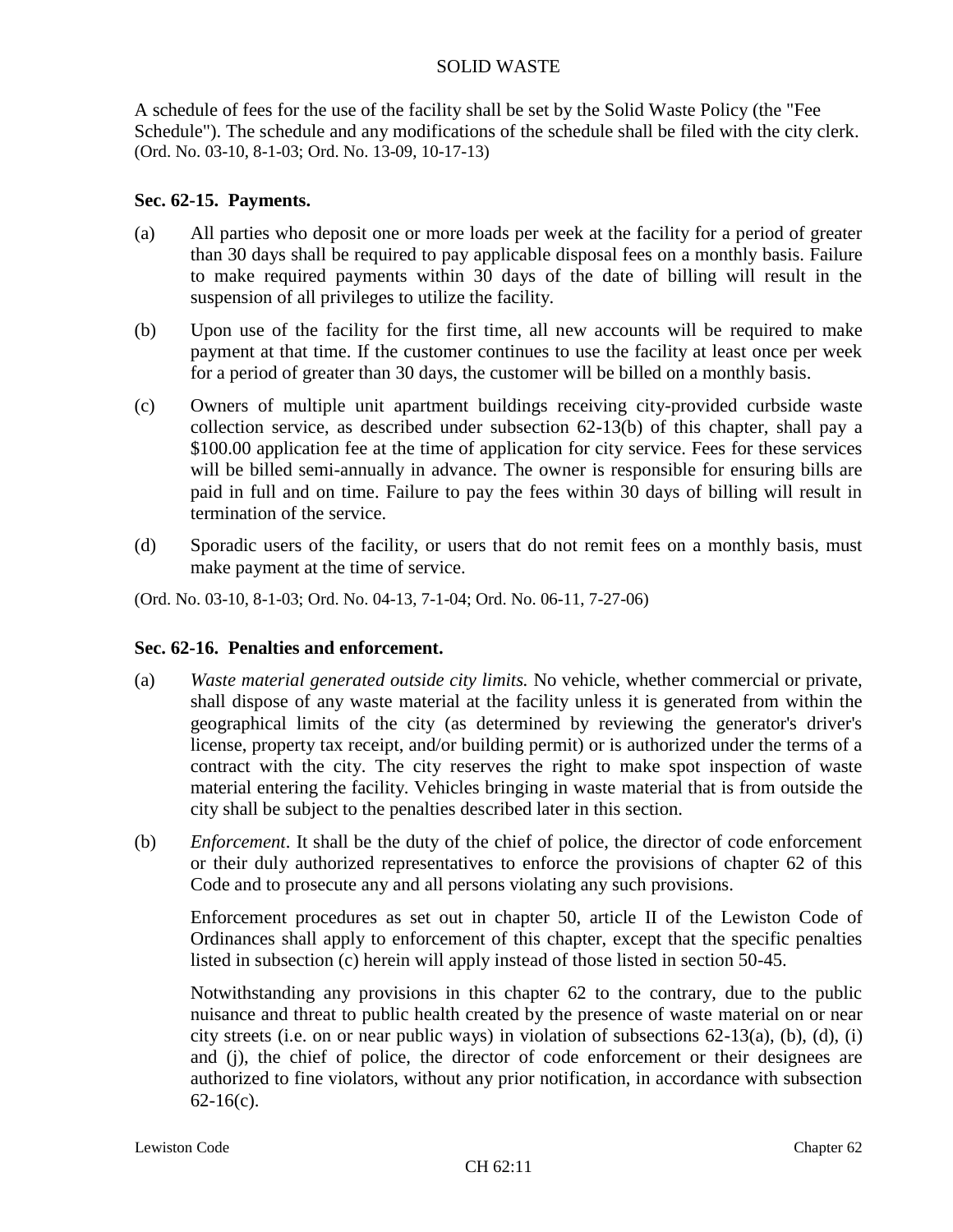- (c) *Penalties.* Violators of any provisions of this chapter shall for the first offense receive a fine in accordance with the city's policy manual as approved by the city council, plus accrued interest, attorney's fees and court costs. A second violation or any subsequent violations occurring within six months of a previous violation shall result in a fine(s) in accordance with the city's policy manual as approved by the city council, plus accrued interest, attorney's fees and court costs.
- (d) *Responsibilities not transferable.* No contract or agreement between the owner or operator and the occupant relating to the compliance with the terms of this article shall be effective in relieving any person of the responsibility for compliance with the provisions of this chapter as described.

(Ord. No. 03-10, 8-1-03; Ord. No. 04-23, 1-6-05; Ord. No. 06-11, 7-27-06; Ord. No. 08-06h, 8-14-08; Ord. No. 15-01, 02-19-15)

### **Sec. 62-17. Special waste.**

Special waste is defined in section 62-11. Solid waste brought to the facility that contains special waste mixed with residential and commercial waste will be charged at the additional rate of \$2.50/ton for the entire load unless the special waste is separated from the other waste.

All special waste shall be subject to the hazardous and special waste handling and exclusion plan (appendix C) and special waste characterization, testing and permitting (appendix D) of the facility's operations and maintenance (OM) manual as approved by the MEDEP, as well as the specific waste characterization sampling and analytical work plans developed by public works.

No special waste shall be accepted at the facility without a proper manifest that tracks the movement of the special waste from the point of generation to any intermediate points and finally to its deposition in the landfill. Each manifest shall have a section for the generator, the transporter, and the facility. The generator shall:

- Prepare a manifest before any special waste is transported.
- Design the destination of the waste.
- Identify and list each waste separately on the manifest.
- Provide a hand-written signature and date.
- Obtain the hand-written signature and date of the transporter and keep one copy.

The transporter (or generator if the generator is also the transporter) shall:

- Ensure that the manifest accompanies any special waste.
- Sign and date the manifest in the presence of the generator.
- Upon delivery to the site, indicate the destination of the special waste.
- Obtain the signature and date from the weigh station attendant.
- Keep one copy of the manifest and give the remaining copies and original to the weigh station attendant.

The facility shall: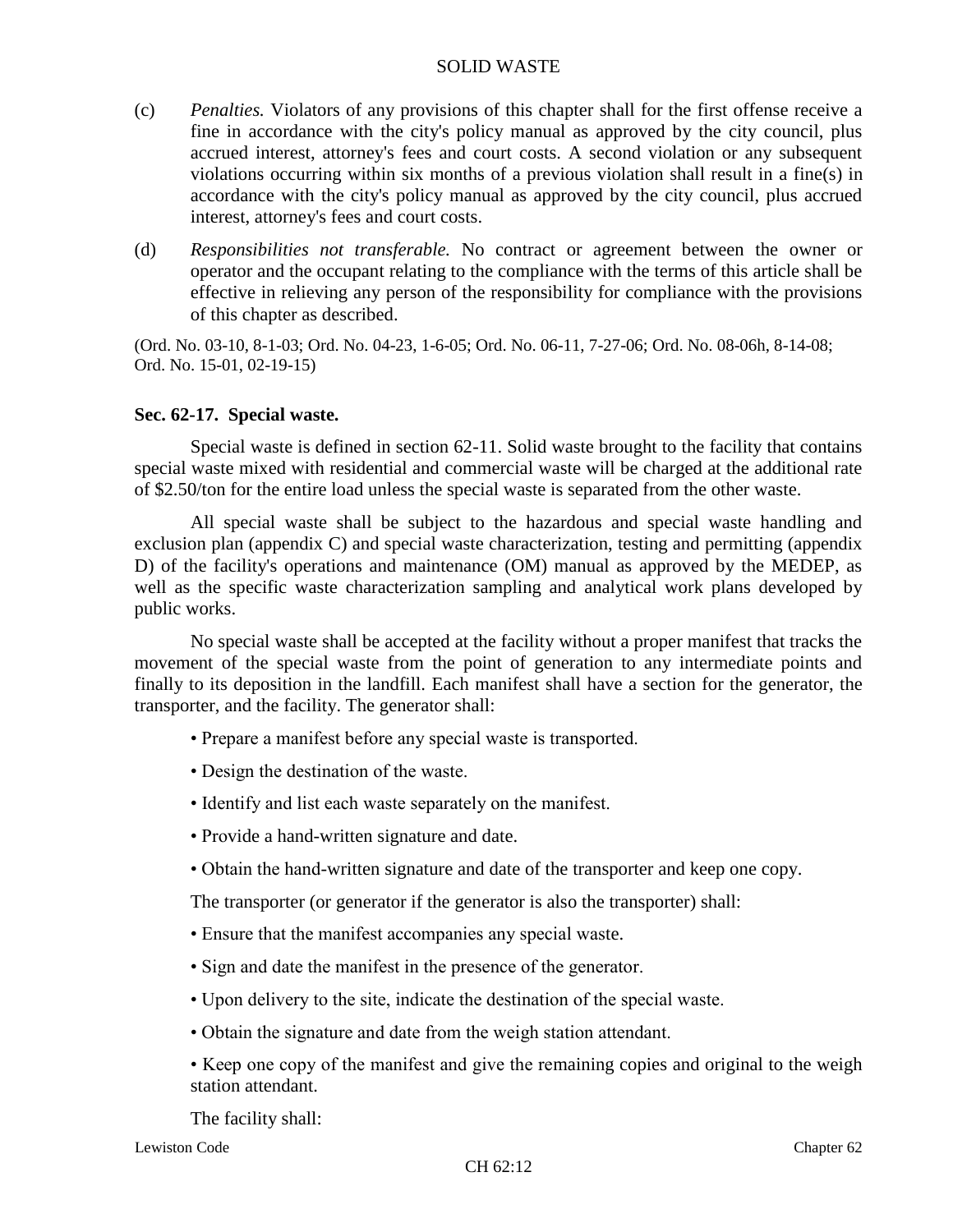- Not accept special waste from a generator or transporter unless the waste is accompanied by a manifest, properly completed by the generator and transporter.
- Upon acceptance of the load, the weigh station attendant shall sign and date the manifest, and note any discrepancies in the manifest.
- Record the weight of the load.
- Send signed copies of the manifest to the generator and transporter.
- Retain two copies on file at the facility.

The superintendent shall have the authority to require a waste audit of any company that brings or pays a commercial hauler to bring special waste to the facility.

(Ord. No. 03-10, 8-1-03)

## **Sec. 62-18. Solid wastes not accepted for disposal at the facility.**

The following waste materials are not accepted for disposal at the facility:

- (1) Liquids and other free-flowing material.\*
- (2) Junk automobiles, trucks, lawn mowers, snow mobiles or any other motor driven vehicle.\*\*
- (3) Closed containers used for shipping or storing chemicals.
- (4) Fuel tanks or devices used for containing petroleum based compounds, such as gasoline, fuel oil, hydraulic fluid or lubricants or other chemicals.
- (5) Debris or residuals from nonhazardous chemical spills or spill cleanup.\*
- (6) Contaminated soils or dredged soils.\*
- (7) Friable asbestos.\*
- (8) Sand blast grit and nonliquid paint wastes.\*
- (9) Medical wastes. Includes fecal waste and all bodily fluids (and waste materials which have come in contact with said fluids) of any kind.\*\*\*
- (10) Infectious and/or hospital waste. All such waste (includes any and all body parts and waste materials which have come in contact with said body parts) are considered hazardous as defined by state and federal regulations, this includes, but is not limited to all "red bag" waste.\*\*\*
- (11) Animal carcasses or animal parts.\*\*\*\*
- (12) High and low pH materials.\*
- (13) Spent filter media residue.\*
- (14) Hazardous waste excluding normal waste from household activities defined by Chapter 850 of MEDEP Regulations.\*

\* Residential property owners are encouraged to bring these materials to the household hazardous waste depot, located at the facility, for disposal. Others are encouraged to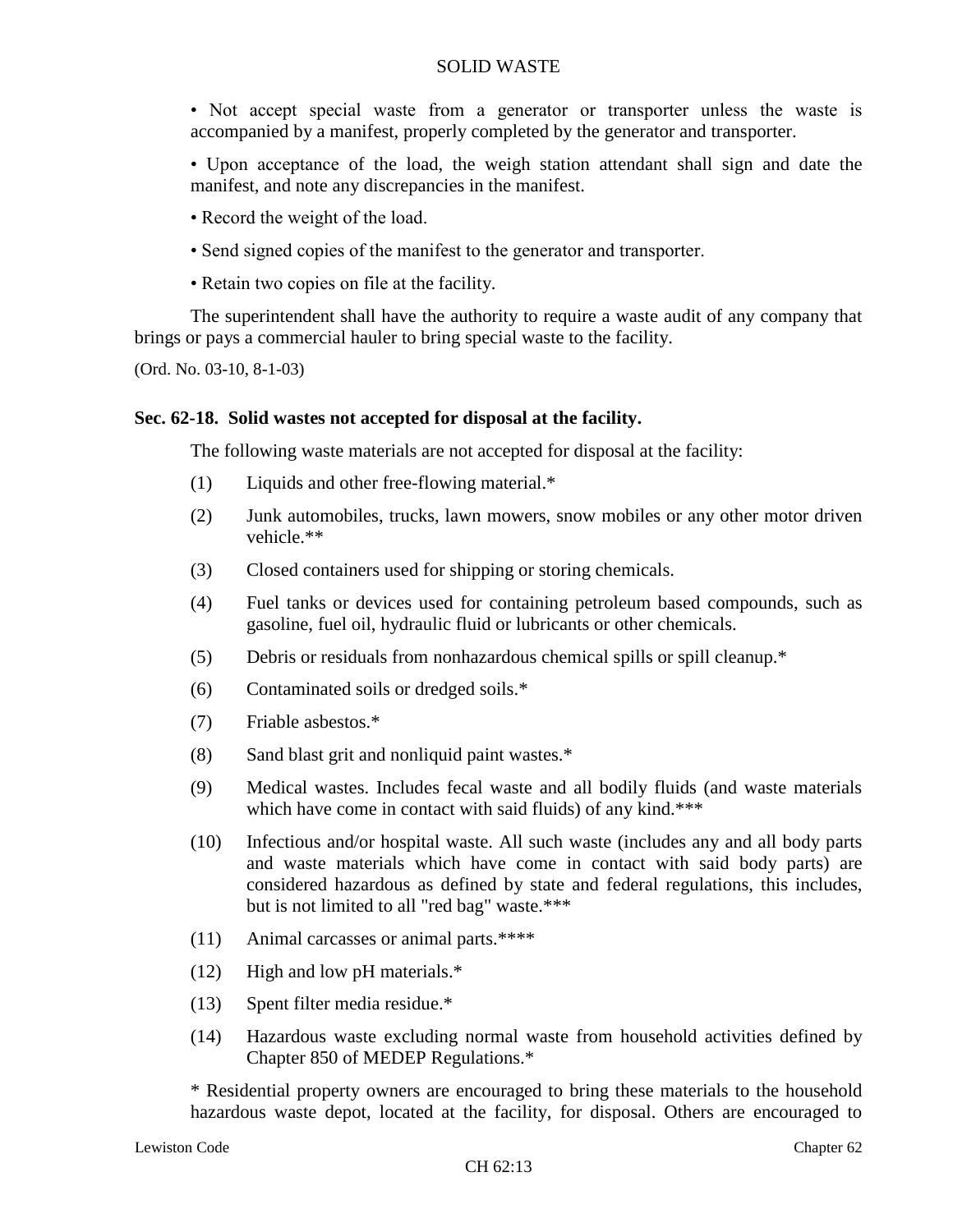contact the Maine DEP (287-2651) regarding the proper disposal of these materials.

\*\* Generators of these wastes are encouraged to contact scrap metal salvage facilities regarding proper disposal.

\*\*\* Generators are encouraged to contact the Maine DEP (287-2651) regarding the proper disposal of these materials.

\*\*\*\* Generators are encouraged to bury small quantities at the site of origin or contact either local veterinarian offices or the Maine DEP (287-2651) regarding the proper disposal of these materials.

(Ord. No. 03-10, 8-1-03; Ord. No. 06-11, 7-27-06)

# **Sec. 62-19. Demolition debris.**

All haulers bringing construction and demolition debris to the facility for disposal must show a copy of the contractor permit for the project from which the waste is generated to the weigh station attendant each time construction and demolition debris is disposed of at the facility.

(Ord. No. 03-10, 8-1-03)

# **Sec. 62-20. Covering of loads.**

All vehicles entering the facility shall cover, tie down, or otherwise secure any waste transported to the facility in a manner reasonably calculated to keep the load secured within the vehicle. Failure to properly secure incoming loads, as determined by facility personnel, is a violation of this chapter and shall result in a penalty equal to twice the disposal fee for the material.

(Ord. No. 03-10, 8-1-03)

# **Sec. 62-21. Dump picking prohibited.**

No person, resident, business or city employee shall enter the facility without authorization or remove waste material or recyclable materials from the facility without specific authorization from the superintendent. Violation of this may result in the immediate revocation of the disposal privileges by the superintendent. (Ord. No. 03-10, 8-1-03)

# **Sec. 62-22. Reserved.**

# **Sec. 62-23. Spring clean-up assistance event.**

The Solid Waste Policy (ref. Spring Cleanup Assistance Event) describes a limited service to residential property owners, by the City, for the collection of solid waste materials, which are not typically collected curbside and for which the City charges a fee for disposal. This policy and any modifications to this policy shall be filed with the city clerk. (Ord. No. 03-10, 8-1-03; Ord. No. 13-09, 10-17-13)

# **Sec. 62-24. ePass program.**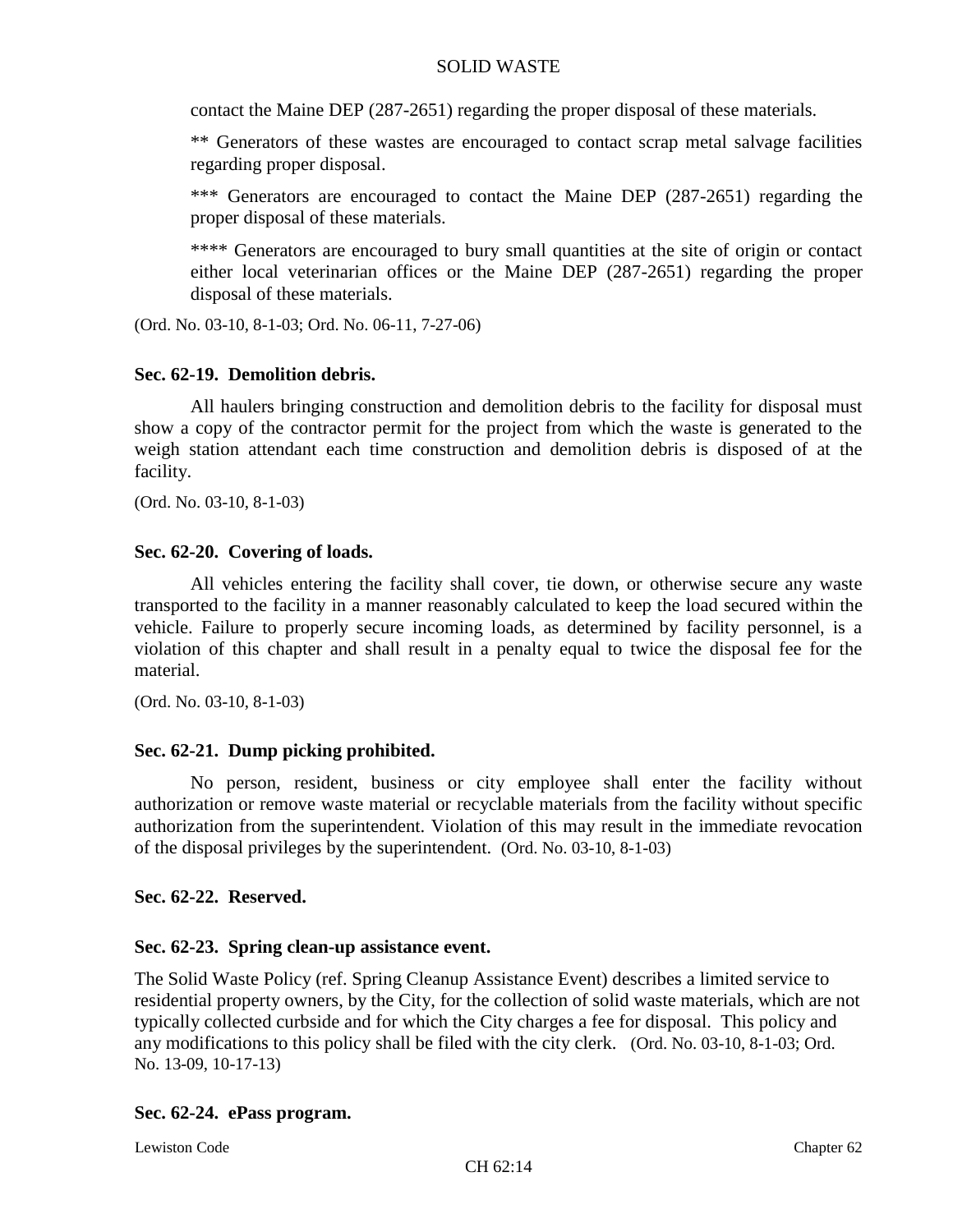The city issues one (1) ePass, at no cost, annually to the following:

- (1) Owners of residential properties (as defined in Sec. 62-11 of this chapter) who live in one of the dwelling units of that property, year round. The ePass will be issued to property owners who are current on all outstanding debts to the City.
- (2) Owners of multiple unit apartment buildings (as defined in Sec. 62-11 of this chapter) who live in one of the dwelling units of that property, year round. The ePass is issued for the dwelling unit in which they reside. The ePass will be issued to property owners who are current on all outstanding debts to the City and who have paid the City for curbside trash collection services in accordance with Sec. 62-13 of this chapter.

The following individuals are eligible to purchase an ePass from the City:

- (1) Owners of multiple unit apartment buildings (as defined in Sec. 62-11 of this chapter) and who have paid the City for curbside trash collection services in accordance with Sec. 62-13 of this chapter may purchase one (1) ePass per year for every three (3) dwelling units, which they own (i.e. a five (5) unit building would be eligible for two (2) ePasses). The owner will be eligible to purchase the ePass(es) if they are current on all outstanding debts to the City.
- (2) Tenants (as defined in Sec. 62-11 of this chapter) who reside in the City of Lewiston.

The ePass is issued through the Treasurer's office when the property owner pays their property tax bill in full for the given year or when the tenant purchases the ePass. The price of the ePass shall be established as provided in Sec. 62-14 of this chapter.

The ePass service is not transferrable and is limited to only one (1) epass per year. Individuals eligible to receive this service included:

- (1) The holder of the ePass.
- (2) A member of the holder's household (as determined by reviewing the address on the driver's license of the individual wishing to use this service) is eligible to use the service described in Sec. 62-24 ePass Program.
- (3) Individuals wishing to use this service will be asked to present their driver's license to the Scale House attendant when entering the solid waste facility, to determine their eligibility to receive this service. Failure to present a driver's license or meet the eligibility requirements listed in this ordinance may disqualify the individual from receiving the services listed in this ordinance.

(Ord. No. 03-10, 8-1-03; Ord. No. 06-11, 7-27-06; Ord. No. 12-11, 10-18-12; Ord. No. 13-09, 10-17-13; Ord. No. 16-11, 12-15-16)

# **Secs. 62-25--62-30. Reserved.**

# **ARTICLE II. RESERVED**

**Secs. 62-31--62-55. Reserved.** (Private Collectors repealed Ord. No. 16-11, 12-15-16)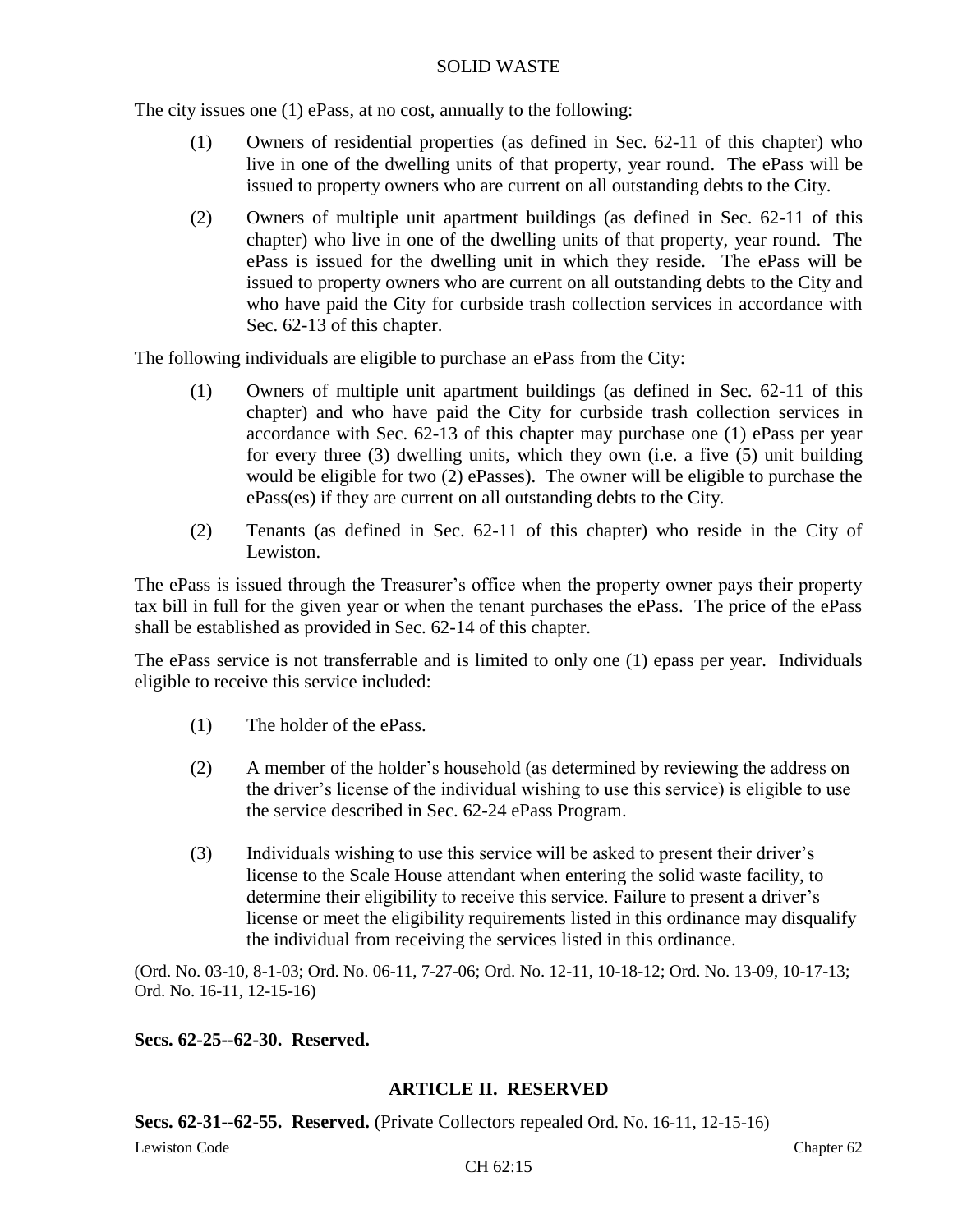## **ARTICLE III. HAZARDOUS MATERIALS\***

**\*Cross references:** Fire prevention and protection, ch. 38.

## **Sec. 62-56. Definitions.**

The following words, terms and phrases, when used in this article, shall have the meanings ascribed to them in this section, except where the context clearly indicates a different meaning:

*Disposal* means the discharge, deposit, injection, dumping, spilling, leaking or placing of any hazardous or solid waste, sludge or septage into or on any land, water, sanitary or storm drainage system so that the hazardous or solid waste, sludge or sewage or any constituent thereof may enter the environment or be emitted into the air, or discharged into any waters, including groundwater.

*Generator* means a person whose activity results in the generation of waste which is or may be hazardous.

*Hazardous waste* means any chemical substances or materials, gas, solid or liquid, designated as hazardous by the United States Environmental Protection Agency pursuant to the United States Resource Recovery and Conservation Act, Public Law 94-580, and amendments to the act or designated hazardous by the act or its amendments.

*Oil* means any of a class of substances typically unctuous, viscous, combustible, liquid at 60 degrees Fahrenheit and soluble in ether or alcohol but not in water.

*Storage* means the placement of materials in drums, tanks or other structures intended to retain the materials for subsequent use or disposal.

*Waste oil* means discarded oil generated by residential, institutional, commercial, industrial or agricultural sources or oil recovered from spills.

(Code 1982, § 29-31)

**Cross references:** Definitions generally, § 1-2.

### **Sec. 62-57. Disposal and storage of hazardous waste.**

- (a) No person shall dump, dispose of, or store hazardous waste except by those methods approved by state or federal regulations. Hazardous waste, properly packaged and labeled identifying the waste, may be stored in quantities of 100 kilograms (220.46 pounds) or less only upon written approval of the code enforcement officer and fire chief. Notwithstanding the foregoing, it shall be unlawful for any person to dispose of hazardous waste by the landfill method.
- (b) A generator may accumulate hazardous waste in excess of 100 kilograms (220.46 pounds) on the site of its generation for a period not to exceed 90 days upon written approval of the code enforcement officer and fire chief subject to the following conditions:
	- (1) All such waste is shipped off-site in 90 days or less.
	- (2) The waste is placed in containers in accordance with local, state and federal